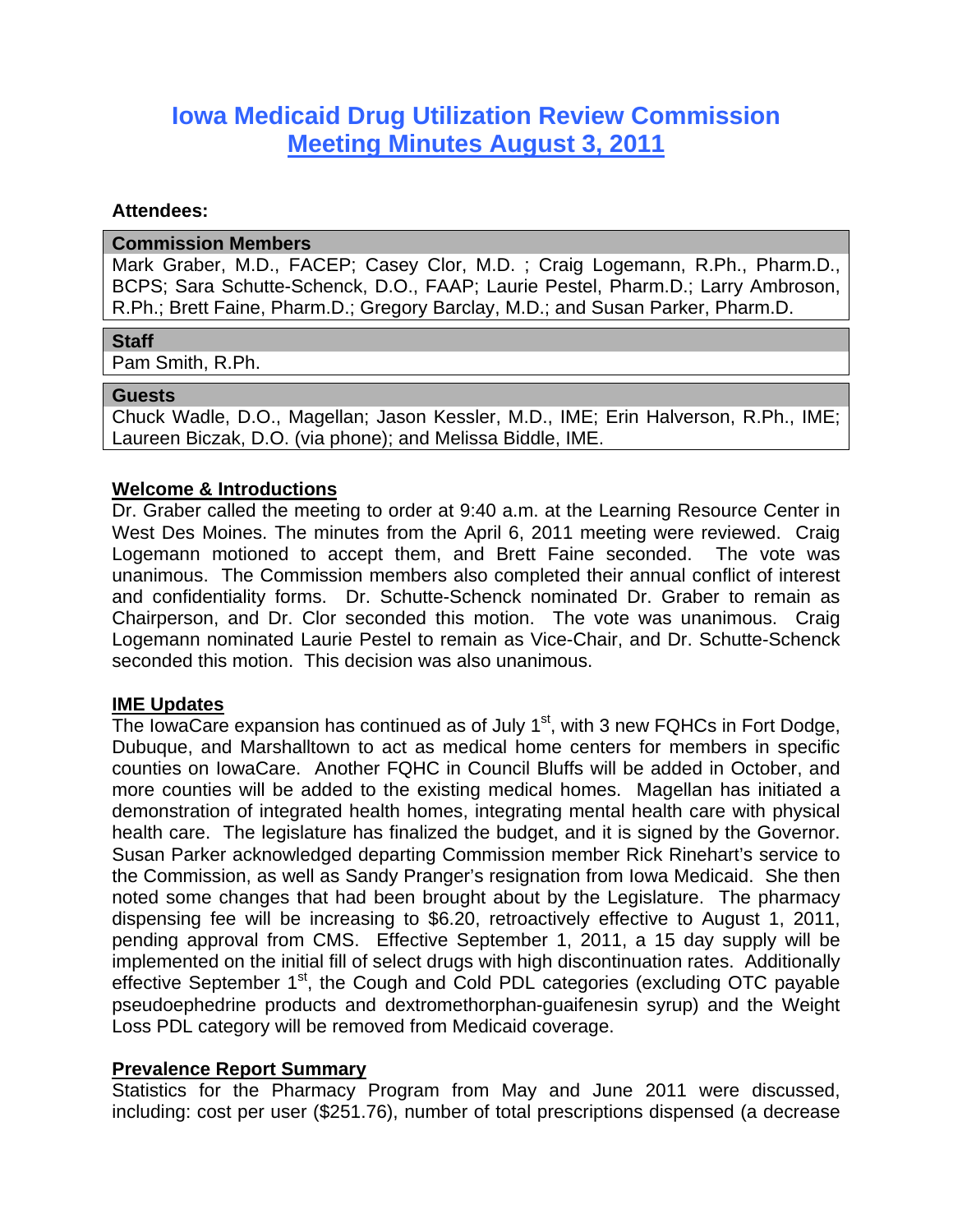of 8.5% compared to the previous reported period), average cost per prescription (\$59.79), and generic utilization (76.8%). The total paid amount decreased by 7.9% from the previous period. There were 152,515 unique users, which is 9.7% less than the total for March and April. Lists of the top 20 therapeutics classes were provided. Atypical Antipsychotics were the most expensive, and Stimulants-Amphetamines-Long-Acting came in second. SSRIs had the highest prescription count, and Anticonvulsants came in second. The top 100 drugs were also reviewed. Eight of the ten most expensive medications were mental health drugs, including 3 different strengths of Abilify.

# **Case Studies**

Pam Smith presented 4 case studies. Recommendations by Commissioners from these four examples resulted in annualized total savings of \$3,845.30 pre-rebate (state and federal).

# **Public Comment**

*Speaker**Topic* Harvey Schuck from Merck HCV (*Victrelis*) Rupa Shah from Purdue **BuTrans** BuTrans Tammy Reeder from Taro **IVermectin** (*Ovide*) Susan Harrell M.D. (no manufacturer affiliation) Synagis Lisa Willshaw from MedImmune **Synagis** Lisa Borland from Vertex HCV (*Incivek*)

# **Ivermectin (***Stromectol***) Utilization**

The Commission reviewed 5 years of utilization data on ivermectin and decided no criteria change was needed at this time. Pam Smith will get more information on claims for October's meeting and this will be revisited in a year. It will also appear as a DUR Digest article.

# **Prior Authorization**

**Palivizumab (Synagis):** The Commission reviewed the following prior authorization criteria, which incorporated the full 2009 AAP RSV Guidelines:

*Prior authorization is required for therapy with palivizumab. Prior authorizations will be approved for a maximum of five doses per patient. No allowances will be made for a sixth*  dose. Payment for palivizumab will be considered for patients who meet one of the *following criteria:* 

*Chronic Lung Disease (CLD)*

 *Patient is less than 24 months of age at start of therapy and has chronic lung disease of prematurity (i.e. bronchopulmonary dysplasia) requiring medication (bronchodilator, corticosteroid, or diuretic therapy) or oxygen within six months before the anticipated start of RSV season.* 

*Prematurity*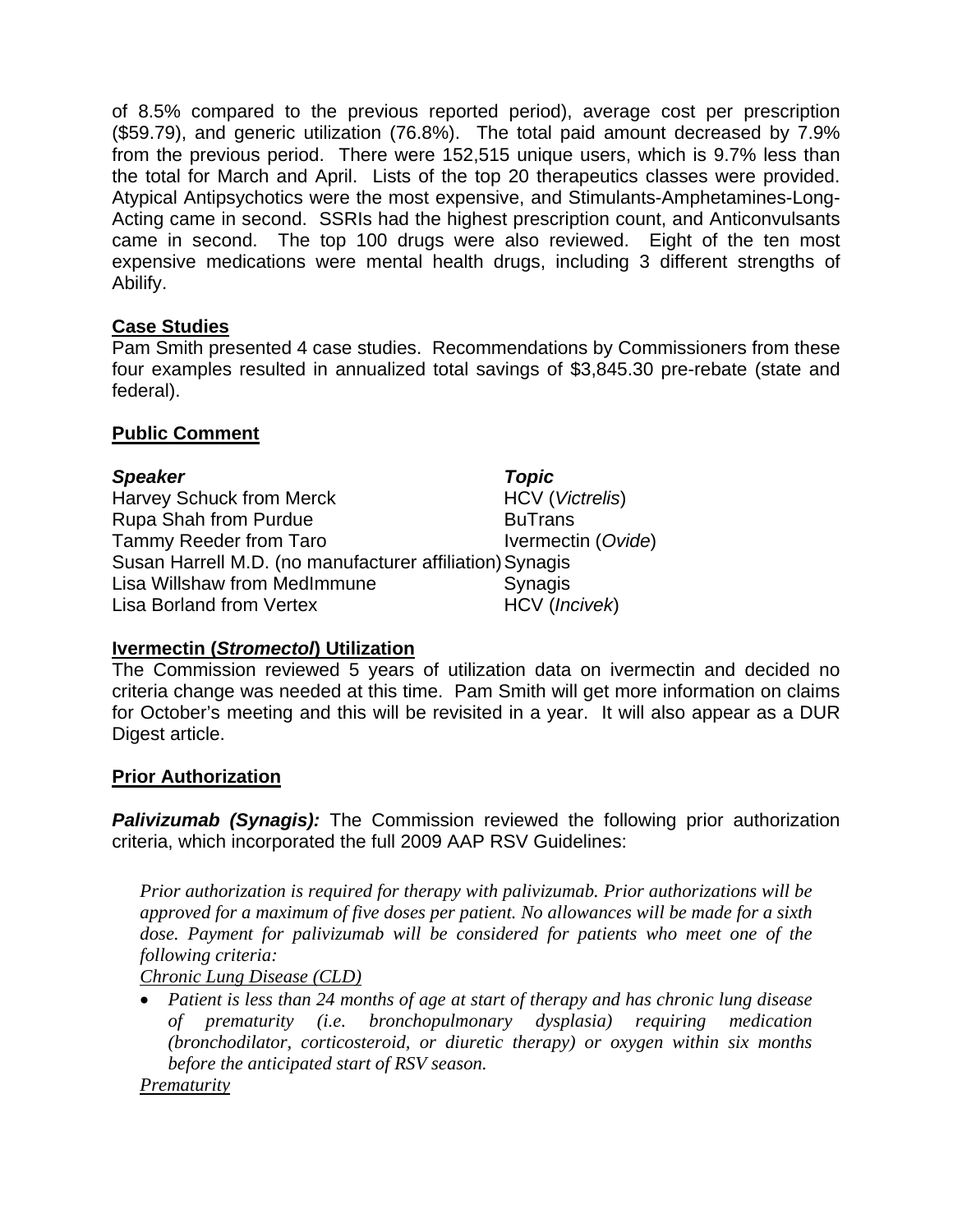- *Patient is less than 12 months of age at start of therapy with a gestational age 29 weeks.*
- *Patient is 12 months of age or younger at the start of therapy with a gestational age less than 35 weeks and has either severe neuromuscular disease or congenital abnormalities of the airway that compromises handling of respiratory secretions.*
- *Patient is less than 6 months of age at start of therapy with a gestational age of 29 weeks through 31 weeks.*
- *Patient is less than 3 months of age at start of therapy or born during the RSV season with a gestational age of 32 weeks through 34 weeks and has one of two risk factors. Risk factors include: day care attendance or siblings less than 5 years of age in household. Doses will be limited to a maximum of 3 doses or until patient reaches 90 days of age, which ever comes first).*

*Congenital Heart Disease (CHD)*

 *Patient is less than 24 months of age at start of therapy and has hemodynamically significant congenital heart disease further defined by any of the following: receiving medication to control congestive heart failure, moderate to severe pulmonary hypertension, or cyanotic congenital heart disease.* 

*Severe Immunodeficiency*

 *Patient is less than 24 months of age at start of therapy and has severe immunodeficiencies (e.g., severe combined immunodeficiency or advanced acquired immunodeficiency syndrome).* 

Dr. Laureen Biczak, an Infectious Disease Specialist with GHS, presented a slide show regarding this topic. Afterward, the Commission had a lengthy discussion, but ultimately decided to accept the full 2009 AAP RSV Treatment Guidelines for the treatment of RSV. Dr. Clor made the motion, and Craig Logemann seconded. Dr. Schutte-Schenck abstained. All others were in favor, so the motion passed. The start date for the upcoming season will be November  $28<sup>th</sup>$ , unless the RSV season begins early, at which point that could be adjusted. Epidemiology levels above 10% for two consecutive weeks (of a statistically significant sample) will signal the start of the season.

**Oxycodone ER/CR (OxyContin):** The Commission reviewed the prior authorization criteria as follows:

*Extended release oxycodone/OxyContin® is non-preferred except for patients being treated for cancer related pain. Prior authorization at any dose twice daily for cancer related pain will be approved. For all other diagnoses, payment will be considered under the following conditions:* 

- *1. There is documentation of previous trials and therapy failures with two (2) chemically distinct preferred long-acting narcotics (such as morphine sulfate ER and methadone) at therapeutic doses, and*
- *2. A trial and therapy failure with fentanyl patch at maximum tolerated dose, and*
- *3. A signed chronic opioid therapy management plan between the prescriber and patient must be included with the prior authorization.*
- *4. Requests will only be considered for 12 hour dosing.*

*The required trials may be overridden when documented evidence is provided that use of these agents would be medically contraindicated.*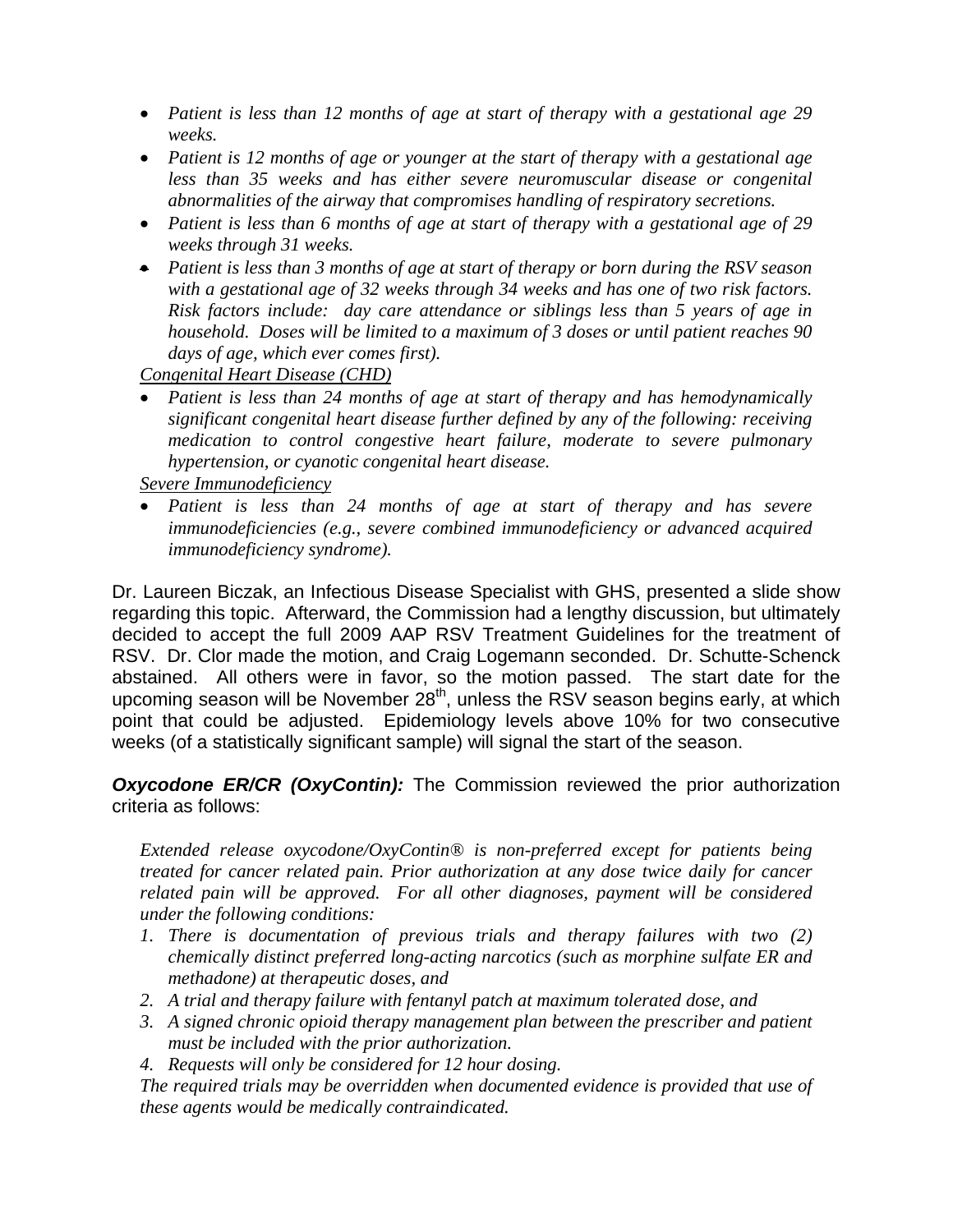Providers will also have to check a box on the PA form to confirm that they've checked the Iowa Prescription Monitoring Program website at https://pmp.iowa.gov/IAPMPWebCenter/ before prescribing OxyContin. Dr. Clor motioned to accept the revised criteria as listed above, and Brett Faine seconded. The motion passed with all in favor.

*Anti-Acne:* This topic was tabled until a future meeting due to time constraints.

*Topical Retinoids:* This topic was tabled until a future meeting due to time constraints.

**Dextromethorphan/Quinidine (Nuedexta):** The Commission reviewed the prior authorization criteria as follows:

*Prior authorization is required for Nuedexta™. Payment will be considered under the following conditions:* 

- *1. Patients must have a diagnosis of pseudobulbar affect (PBA) secondary to amyotrophic lateral sclerosis (ALS) or multiple sclerosis (MS).*
- *2. A trial and therapy failure at a therapeutic dose with amitriptyline and an SSRI.*
- *3. Initial authorizations will be approved for 12 weeks with a baseline Center for Neurologic Studies Lability Scale (CNS-LS) questionnaire.*
- *4. Subsequent prior authorizations will be considered at 6 month intervals with documented efficacy as seen in an improvement in the CNS-LS questionnaire.*

Dr. Graber mentioned that OTC *Delsym* is a prolonged release dextromethorphan and suggested adding it as a trial to the criteria. Pam Smith responded that *Delsym* is not currently covered. Susan Parker said it could be looked into, but the rebate status must be confirmed first. This will be brought back to the next meeting. No motion was made.

*Hepatitis C Protease Inhibitors:* The Commission reviewed the prior authorization criteria as follows:

*Prior authorization is required for all oral hepatitis C protease inhibitors. Payment will be considered under the following conditions:* 

- *1. A diagnosis of hepatitis C genotype 1.*
- *2. Patient is 18 years of age or older.*
- *3. Administered in combination with peginterferon alfa and ribavirin.*
- *4. HCV-RNA results are required at treatment week 4 for telaprevir (Incivek™). Additional prior authorization will be considered with documentation of response to treatment, measured by HCV-RNA levels. A maximum 12 weeks of therapy will be allowed for telaprevir (Incivek™).*

*HCV-RNA results are required at treatment week 8, 12, and 24 (including lead in period) for boceprevir (Victrelis™) and patient must not be a prior null responder to standard treatment. Additional prior authorizations will be considered with documentation of response to treatment, measured by HCV-RNA levels. Prior authorizations will be approved for a maximum of 24, 32, or 40 weeks of therapy with boceprevir (Victrelis™) based on response.*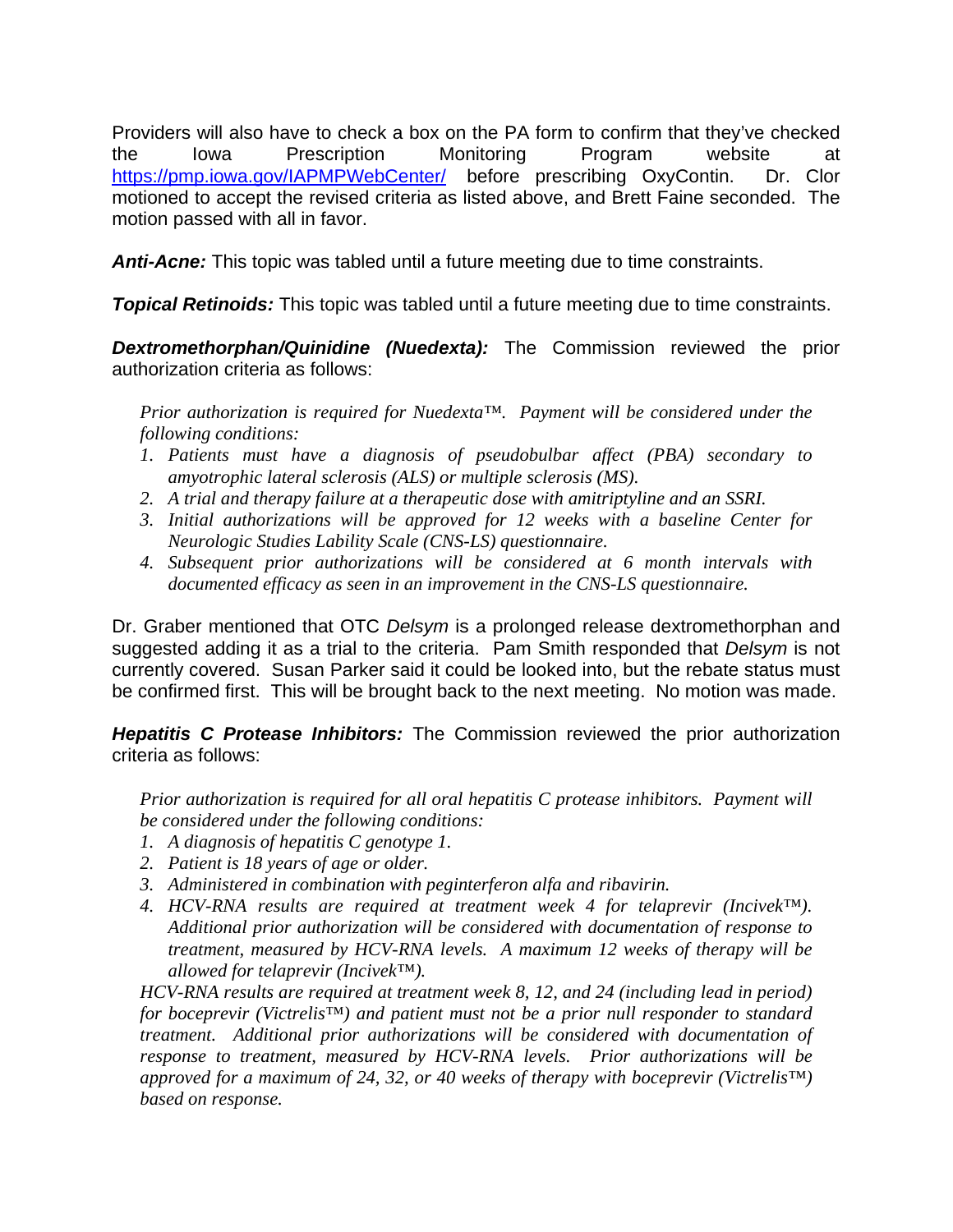Brett Faine motioned to accept the recommended criteria, and Dr. Schutte-Schenck seconded. The vote was unanimous.

**Colchicine (Colcrys):** The Commission reviewed the prior authorization criteria as follows:

*Prior authorization is not required for colchicine (Colcrys®) for the treatment of acute gout for three (3) tablets per 60-day period. Prior authorization is required for colchicine (Colcrys®) for the treatment of chronic hyperuricemia/gout prophylaxis or Familial Mediterranean fever. Payment will be considered under the following conditions:* 

- *1) Chronic hyperuricemia/gout prophylaxis following a trial and therapy failure at a therapeutic dose with allopurinol or probenecid. A quantity limit of sixty (60) tablets per thirty (30) days will be applied, when criteria for coverage for chronic hyperuricemia or gout prophylaxis are met.*
- *2) Familial Mediterranean fever. A maximum quantity limit of 120 tablets per thirty (30) days will be applied for this diagnosis.*

*The required trials may be overridden when documented evidence is provided that the use of these agents would be medically contraindicated.* 

The Commission had no further changes. As this was the second review of these criteria, no motion was necessary.

*Fingolimod (Gilenya):* The Commission reviewed the prior authorization criteria as follows:

*A prior authorization is required for Gilenya™. Payment will be considered under the following conditions:* 

- *1. A diagnosis of relapsing forms of multiple sclerosis, AND*
- *2. A previous trial and therapy failure with a preferred interferon or non-interferon used to treat multiple sclerosis.*

*The required trial may be overridden when documented evidence is provided that the use of these agents would be medically contraindicated.* 

The Commission had no further changes. As this was the second review of these criteria, no motion was necessary.

#### **Public Comment**

There were no public comments provided.

# **Focus Studies**

*Duplicate Antihistamines:* This topic was tabled until a future meeting due to time constraints.

*Valproate Use in Females of Childbearing Age:* This topic was tabled until a future meeting due to time constraints.